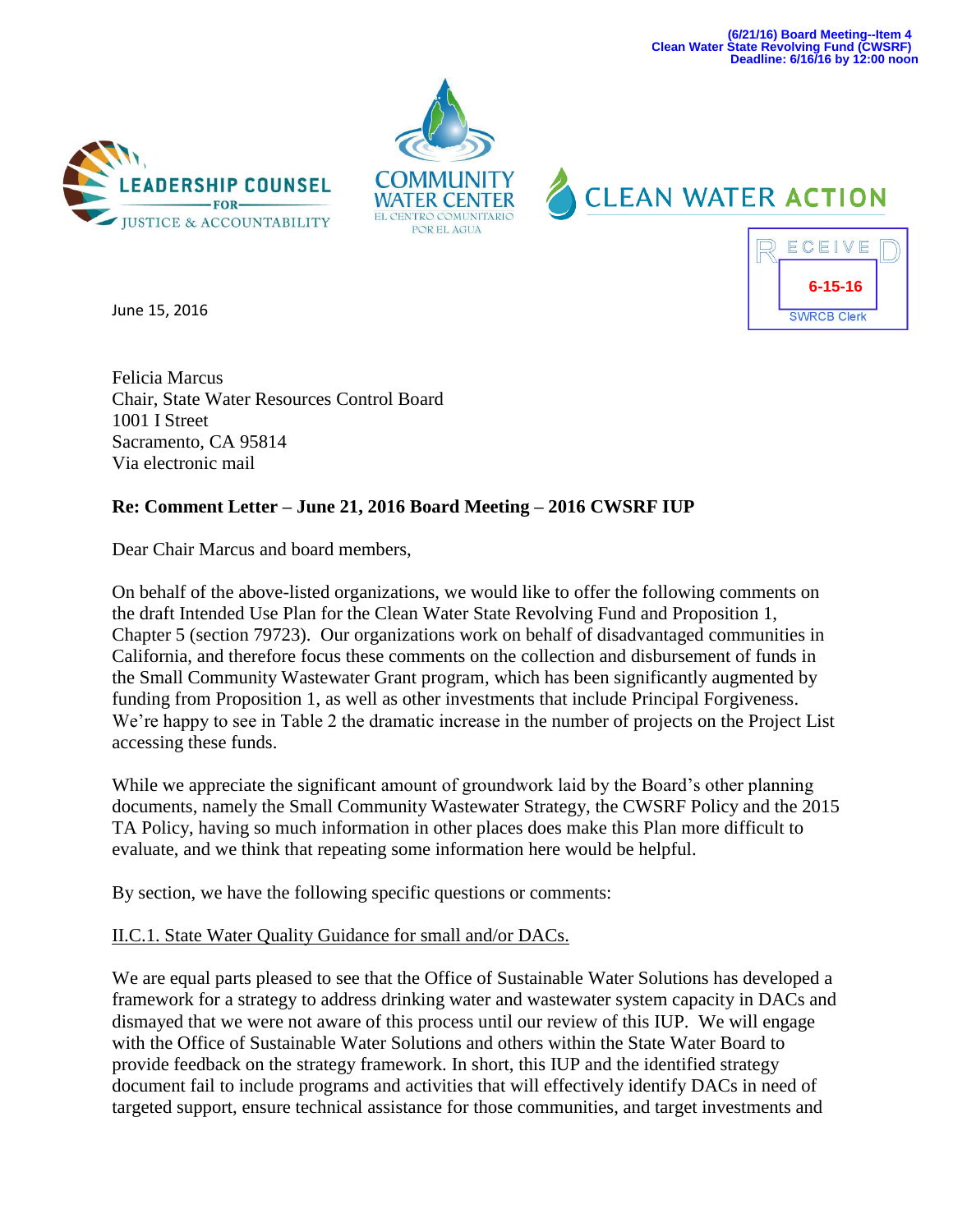programs to address wastewater deficiencies in those communities. Notably, the draft strategy focuses on improving capacity of wastewater systems, but does not include strategies, such as consolidation, with respect to communities reliant on septic systems or cesspools.

# III.A.2.a. Program Capacity, Proposition 1 Small Community Grant Fund

According to the CWSRF Policy "Each year in the IUP, the State Water Board sets any administrative service charge, Small Community Grant (SCG) funding charge, and incentives." While the administrative fee is set in this IUP, no mention is made of the SCG funding charge for the coming year, nor can we find a table or other references that identifies the expected income from the SCG funding charge. While the influx of Proposition 1 funding is welcome, it is far from sufficient to satisfy all funding needs, and is not renewable. Failure to implement the SCG charge this year impacts funding in future years, when Proposition 1 dollars have been expended.

## V. Outcomes, Goals, Activities, and Measures

We appreciate the inclusion of this section in the plan, as well as a specific citation to "Invest in DACs disproportionately affected by pollution and water contamination." Unfortunately, the Plan identifies **no** activities or performance measures linked to this goal. May we suggest the following:

Activities:

- 1. Collect, aggregate and map information related to communities with failing septic systems or otherwise inadequate wastewater treatment and disposal facilities. Potential sources of information include regional boards, city and county general plans, county health departments, LAFCO analyses, integrated water management studies, and other analyses.
- 2. Work with regional boards to identify and contact communities with failing septic systems or otherwise inadequate wastewater treatment and disposal facilities;
- 3. Work with regional boards to identify opportunities to address the needs of a DAC through consolidation;
- 4. Prioritize funding for DACs and SDACs facing a potential health threat due to inadequate wastewater treatment and disposal;
- 5. Prioritize funding for consolidations of DACs and SDACs reliant on failing septic systems or otherwise inadequate wastewater treatment and disposal facilities;
- 6. Incentivize consolidations by applying applicable grant and principal forgiveness standards to the community that is being consolidated, not the city or district that will be taking on a new system (e.g. if a city of 100,000 consolidates a SDAC with 2,000 connections, the project should be eligible for 100% grant funding)
- 7. Incentivize consolidations by conditioning funding on an applicant's initiation of a consolidation project, if a consolidation project is feasible.

Performance Measures

- 1. Provide technical assistances to 50 communities;
- 2. Provide planning grants to 40 communities;
- 3. Move at least 20 projects from planning to construction.